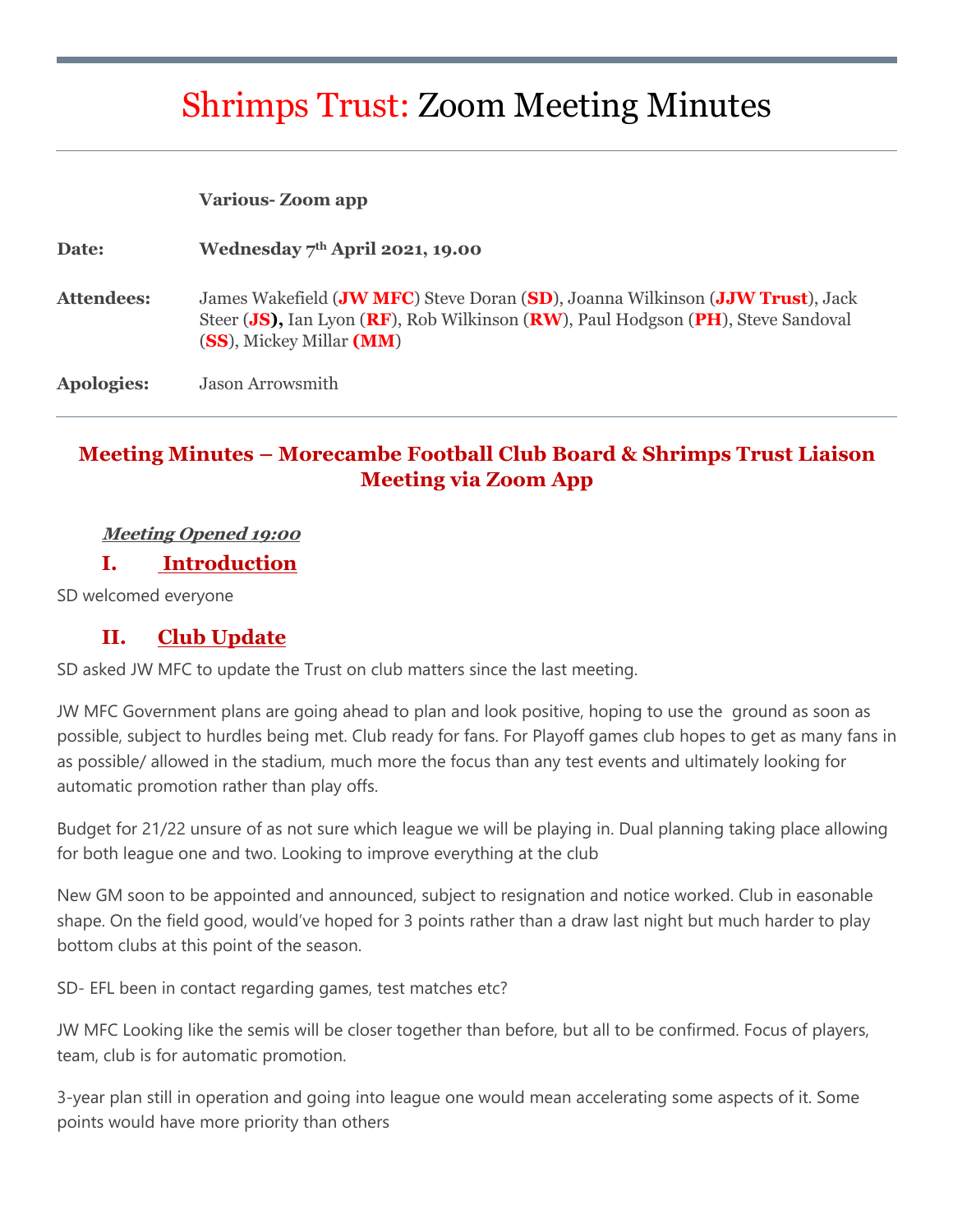# **III. Future Projects- including roof and memorial garden**

a) Roof over the home end

SD- Invited JW MFC to update on latest news, including quotes

JW MFC- couple of options and price ranges. Rod Taylor (RT) working on the project as he is the facilities director. Cost would be a lot more than the current trust funds, club suggests to put those monies to the memorial garden project. Club will fund the roof project. Process is underway, with quotes for works, materials etc.

SD- Initial figures at one point were mentioned as £30k, our 10% a drop in the ocean.

(All agreed to focus on the memorial garden project with RT)

JW MFC- Idea is to have one project underway and one completed by season

b) Memorial garden

SD- PH & IL researched and sent through various grounds pictures for ideas, which emailed on to JW MFC

SD suggested getting in touch with Accrington Trust as recently completed o completing their garden at the ground. How did they goa bout it? Things that went well and not? Did they get help from suppliers, supporters, funding etc

JW MFC received the pictures and liked various aspects. What do trust want it to have in it?

IL- Ultimately location will decide the content

JW MFC- Club has two options to suggest- main/home stand corner area or opposite Hurley behind mansion, also could have plaques around he pitch but not everyone could view them…

IL- suggest low wall with flowers and beds with plaques up.

Discussion regarding scattering of ashes by the pitch, chaplains services

All agreed to meet with RT and look at both options within next few weeks, as government allows

c) Boot kit

SD- research showing less football clubs and more community points are doing these collections. Generally ask for donations and match to people coming forward in need of the kits.

Plymouth bank x 25 collection bins, schools and sports clubs, with sponsorship of the bins, internal processing of donations and withdrawals Barrow x1 drop at stadium, community sports then sort out Herefordshire FA mention particular requirements Avon & Somerset Police include rugby

JW MFC suggest chatting with Mike Hinchcliffe chair at Vale of Lune Rugby, consider players boots and start small and work out from there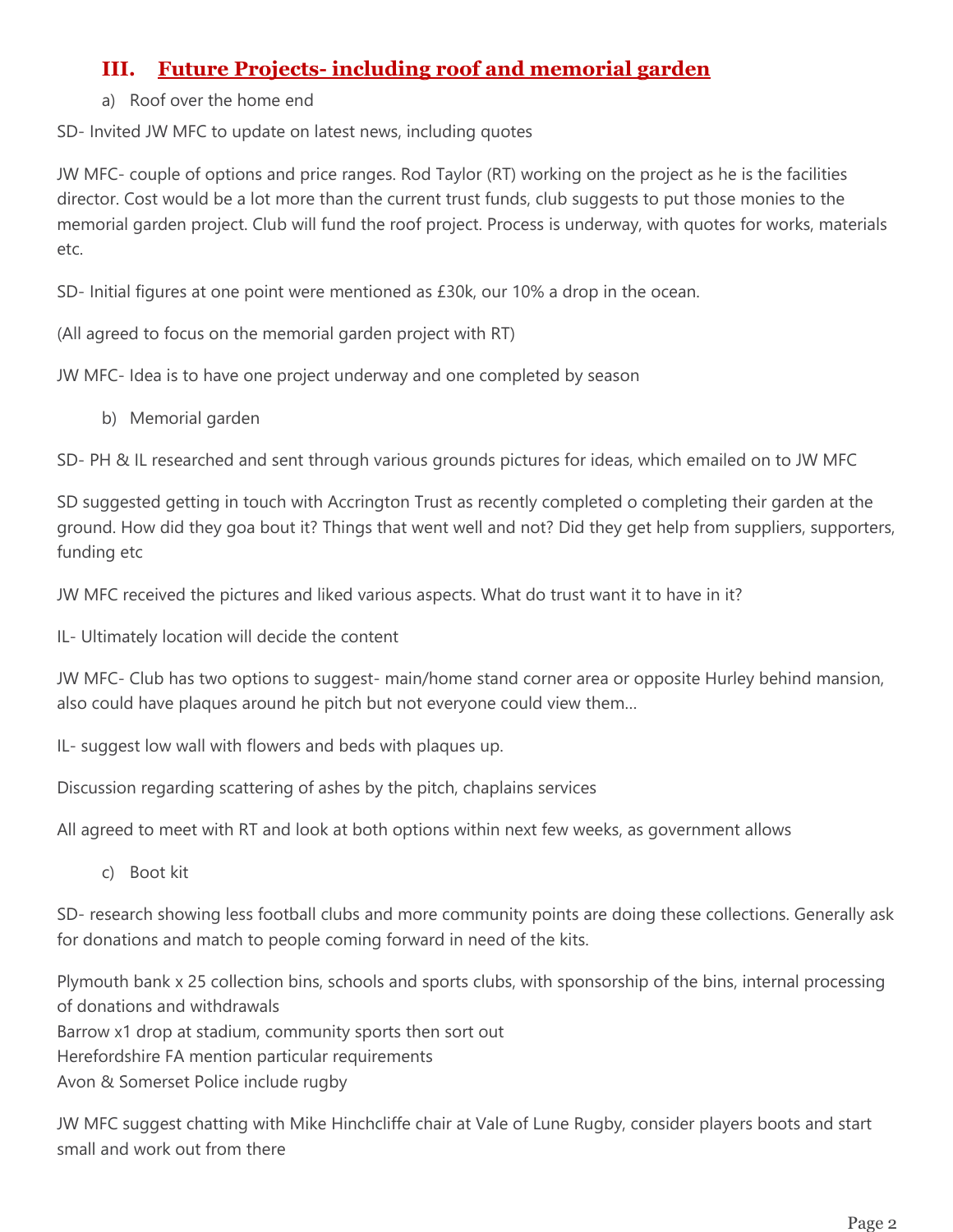# **IV. Ticketing plans 2020/21 compensation, 2021/22 pricing and ticket styles,**

SD- PH sent through new update from Mansfield Town who are giving unique specially printed shirts to all current season ticket holders. Around 1570 to be printed, funded by the owners.

JW MFC all in agreement that some combination or options for compensation in some form, something in recognition of purchase, such as multiple households with one I follow pass and all season on i-follow. Club keen for Trust approval. Next couple of weeks will decide and send through proposal for Trusts consideration.

SD 20/21 ticket options, rewards?

JW MFC Membership of the club, dual membership with Trust… lots of ideas from GM candidates

### **V. Outstanding points**

JW MFC- Ladies toilet roof now repaired and water tight, but work inside to do

-Flip seats, screens for carers possibly next season, but definitely seating in place for them short term

- Access to disabled toilets- agreed and again part of the improvements for the future

SD queried the structure/ roles at the stadium for facilities.

JW MFC Toby stadium manager, RT Facilities director and GM will oversee it

SD queried working parties, volunteers for season start, maintenance…

JW MFC June/ July time pre 08/08 for improvements

SD queried any general clean and tidying required to be done, such as sweeping steps, removing moss

JW MFC Club and Trust can prepare a statement if help required, liaise with RT

## **VI. MFC Fans forum/ webinar**

#### **VII. Fans survey/ open meting**

JW MFC start with Trust members. Club want to know from fans and working with trust can achieve that. Podcast gives some information, want to know what content wanted and what do people want to know..? Better to respond to general queries than individuals on induvial posts.

Example questions discussed... How long do you spend at the club on match days?

Age, who come with? How travel to club? What does the club do that upsets you most? What do you want to know?